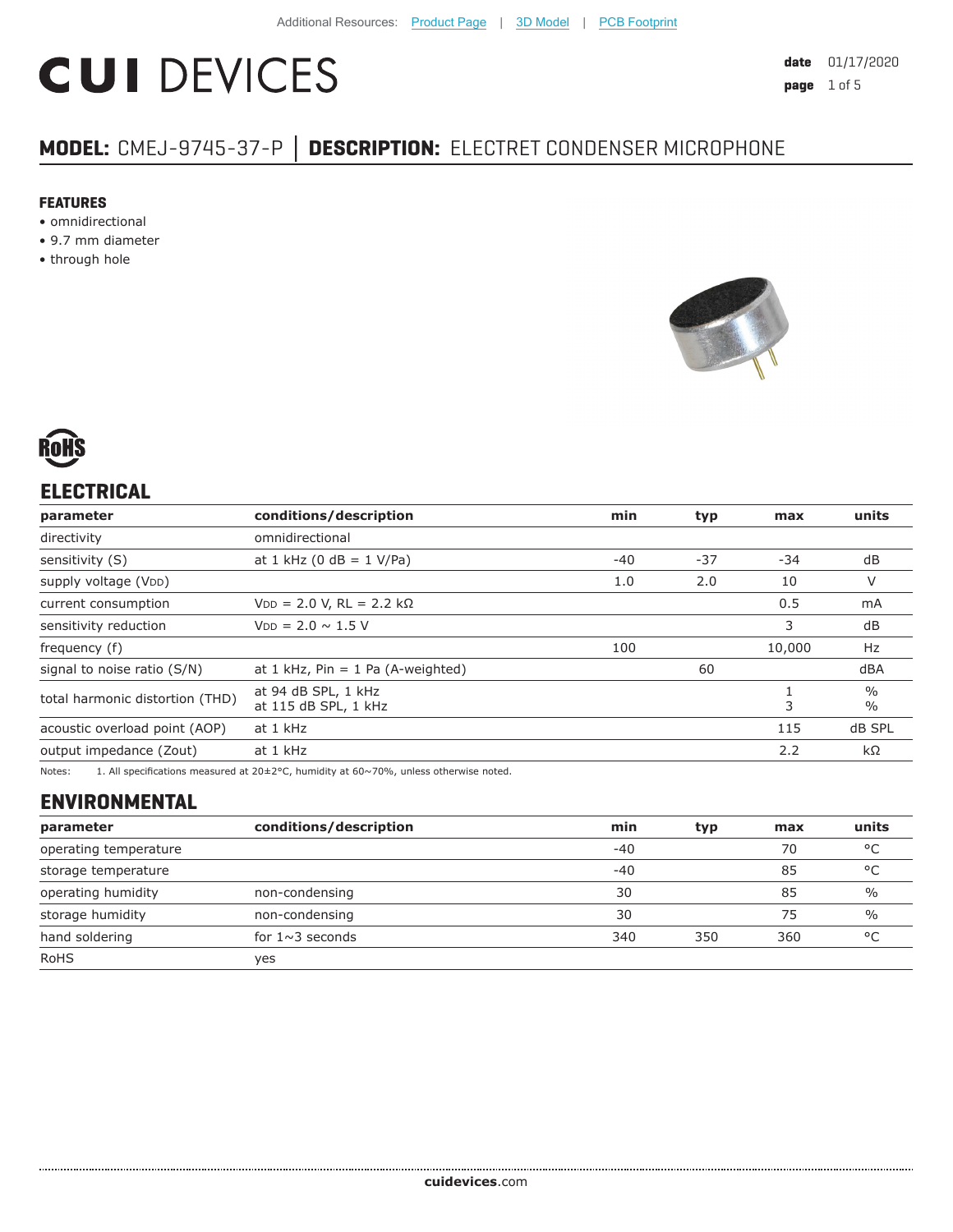#### **MECHANICAL**

| parameter     | conditions/description | min | typ  | max | units |
|---------------|------------------------|-----|------|-----|-------|
| dimensions    | $Ø9.7 \times 4.5$      |     |      |     | mm    |
| acoustic port | top                    |     |      |     |       |
| terminals     | pins                   |     |      |     |       |
| weight        |                        |     | 0.73 |     |       |

# **MECHANICAL DRAWING**

units: mm tolerance: ±0.2 mm

| TERMINAL CONNECTIONS |                 |  |
|----------------------|-----------------|--|
| TERM.                | <b>FUNCTION</b> |  |
|                      | Output $(+)$    |  |
|                      | $GND$ $(-)$     |  |







#### Recommended PCB Layout Top View

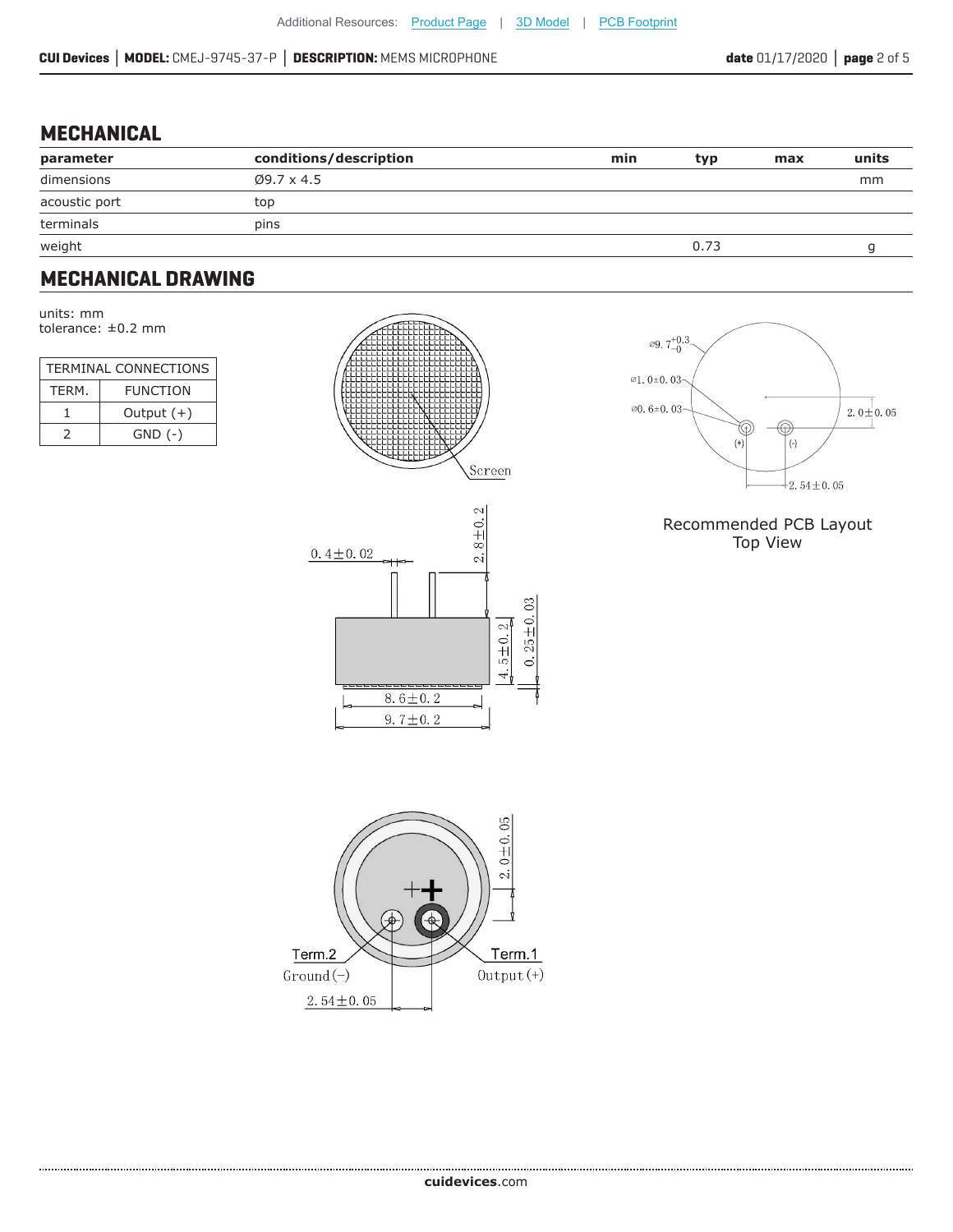## **FREQUENCY RESPONSE CURVE**



### **APPLICATION CIRCUIT**

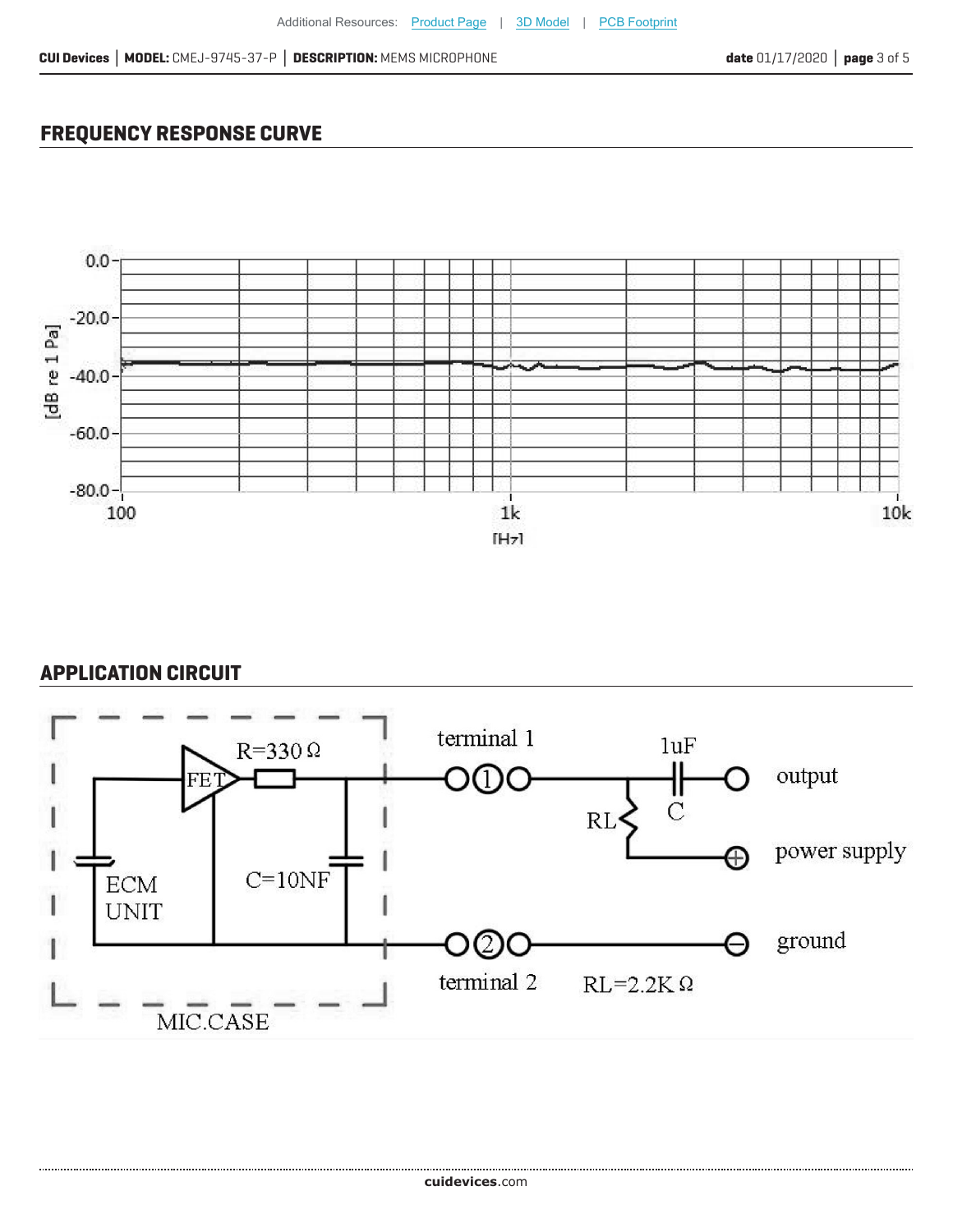### **PACKAGING**

Carton QTY: 2,160 pcs